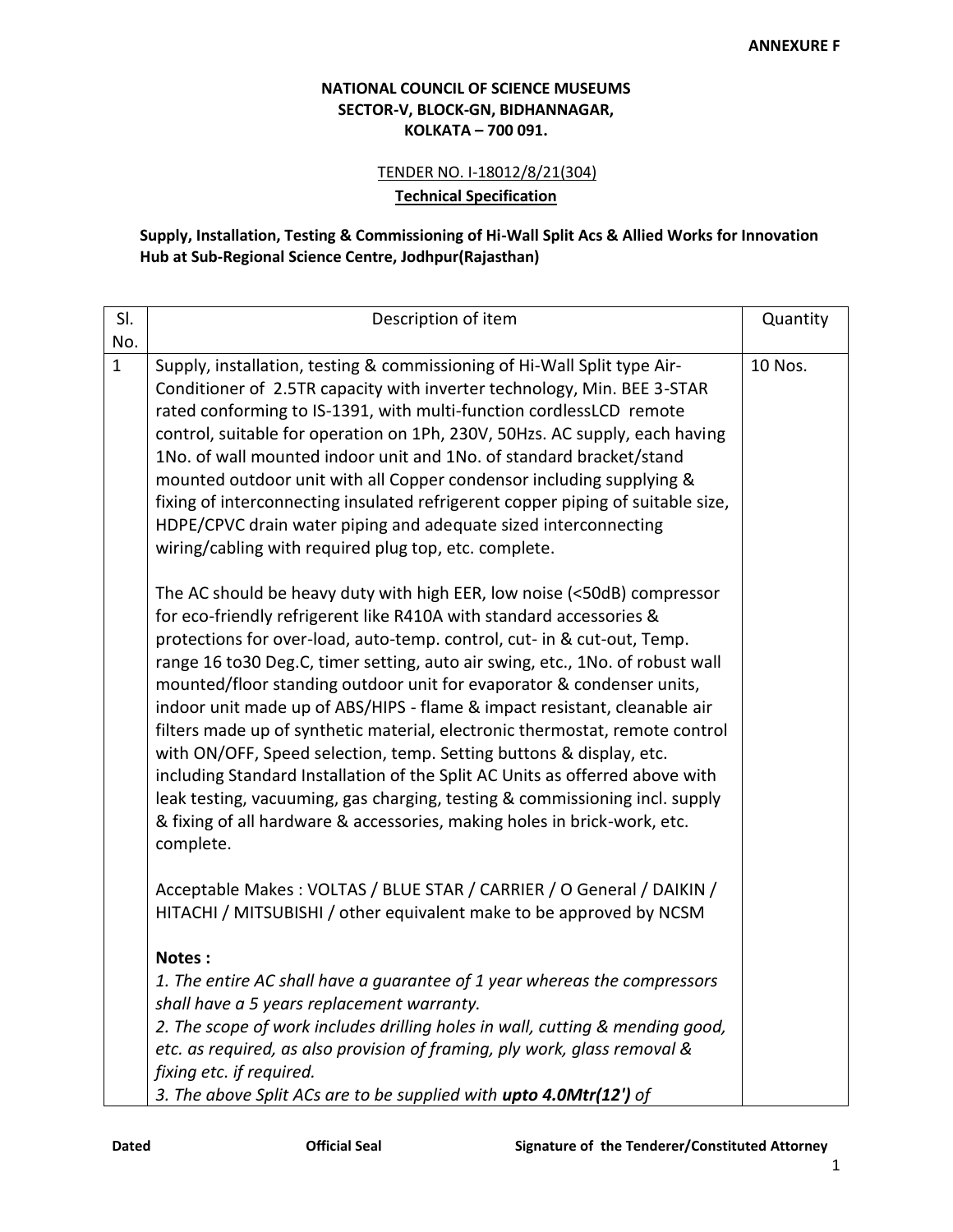|                | appropriate sized interconnecting insulated refrigerent Cu. piping, suitable<br>sized interconnecting Ele. cable/wire and rigid PVC drain piping within the<br>cost of this item no.1.                                                                                                                                                                                                                                                          |          |
|----------------|-------------------------------------------------------------------------------------------------------------------------------------------------------------------------------------------------------------------------------------------------------------------------------------------------------------------------------------------------------------------------------------------------------------------------------------------------|----------|
| $\overline{2}$ | Fabrication, supply & Installation of MS Stand made out of min.<br>40mmx40mmx5mm MS angle for mounting of Out Door Unit of 2.5TR Split<br>AC as in item no.1 above, duly primered with red oxide and spray-painted<br>with 2 coats of synthetic enamel paint with anti-vibration rubber pads incl.<br>civil foundation work if & as needed.<br>(To be operated only if required and not to be paid when standard<br>mounting brackets are used) | 10 Nos.  |
| $\overline{3}$ | Supply & fixing of adequate sized Refrigerant Copper Piping between<br>indoor & outdoor units for 2.5TR Split AC as in item no.1 above (beyond<br>4.0Mtr. as already considered in item no.1 above) duly insulated with close<br>cell elastrometric foam or 9mm nitril rubber tubular Superlon insulation as<br>per manuufacturers design & specs. incl. all required hardware & material,<br>etc. complete.                                    | 30 Mtrs. |
| $\overline{4}$ | Providing & Fixing Electrical & control cable of Stranded Copper<br>Conductors, FR PVC insulation of adequate size (Min.3Cx2.5sq.mm or as per<br>manufacturer's standards as in the respective AC unit as in item no.1 above)<br>between indoor & outdoor units beyond 4.0Mtr. as already considered in<br>item no.1 above.<br>(Polycab / Finolex / other equivalent make with ISI mark)                                                        | 30 Mtrs. |
| 5              | Supplying & fixing rigid HDPE/CPVC heavy duty drain water piping of<br>adequate size (Min. 25mm dia) with accessories & fittings, duly insulated<br>with elastrometric foam, etc. complete as per the design and specifications<br>of the AC manufacturer incl. all required accessories beyond 4.0Mtr. as<br>already considered in item no.1 above.<br>(Supreme / Astral / Finolex / Surya other equivalent make with ISI mark)                | 30 Mtrs. |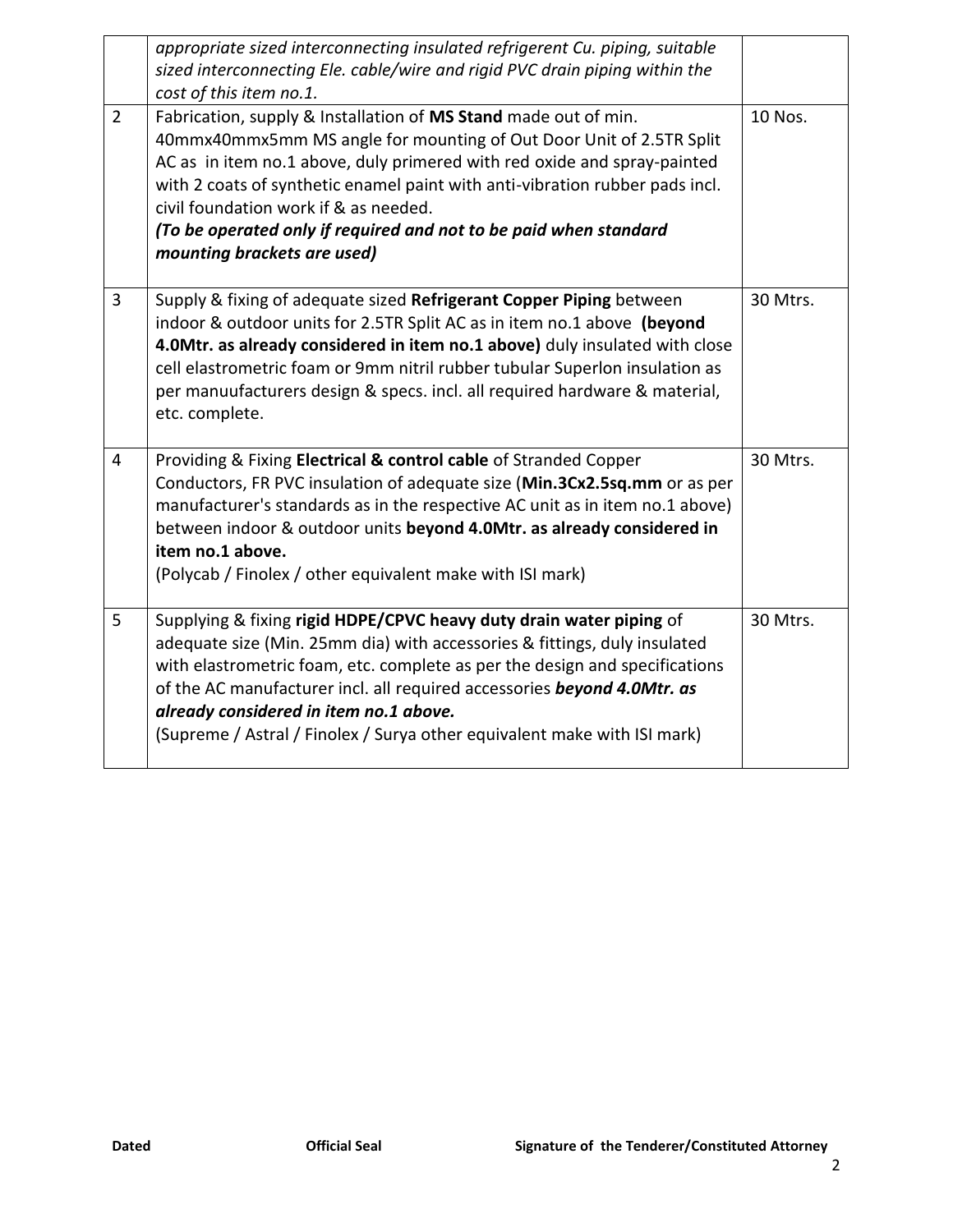

## INNOVATION HUB AT SUB-REGIONAL SCIENCE CENTRE, JODHPUR, RAJASTHAN